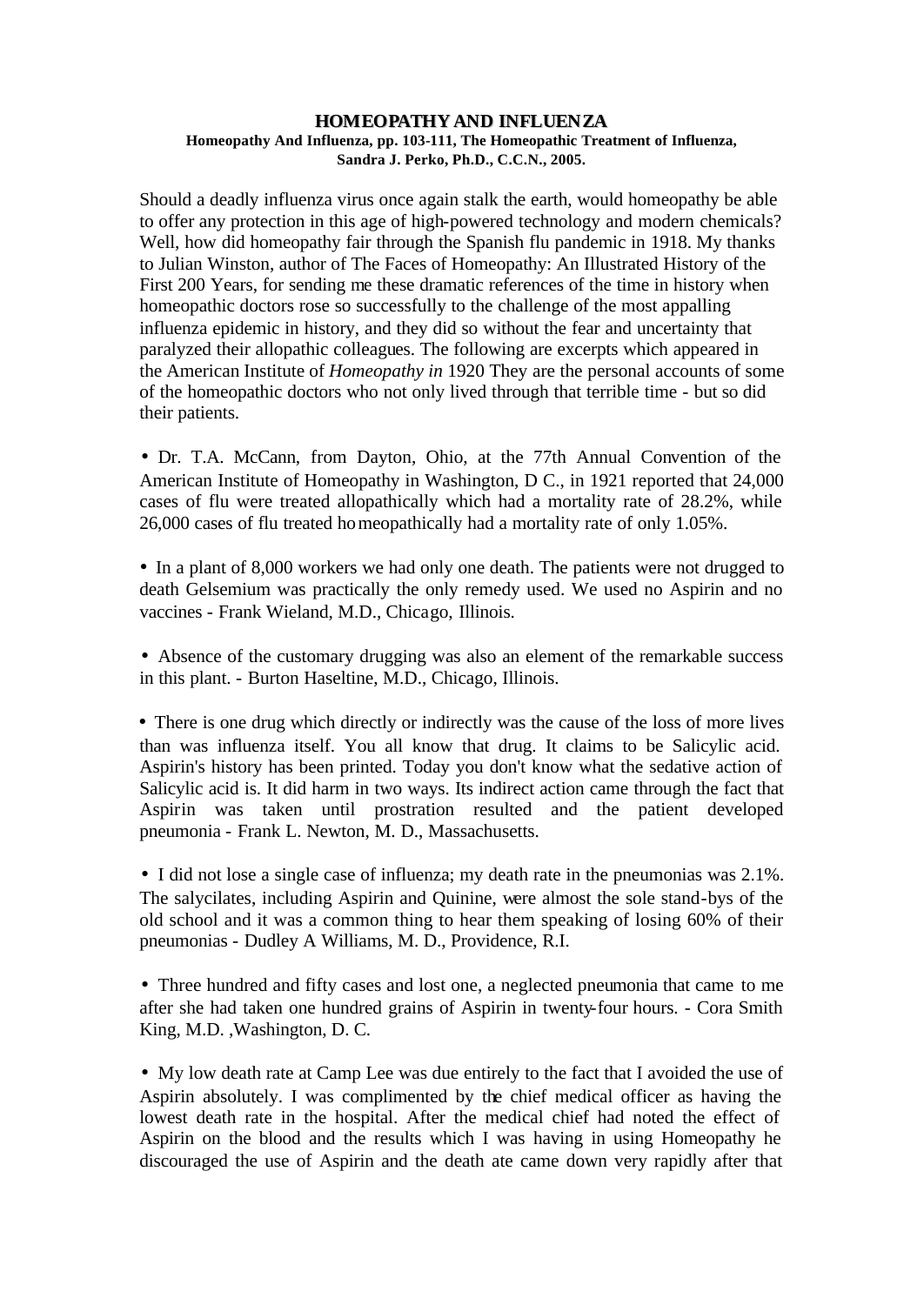ruling - Carleton A Harkness, M. D., Chicago, Illinois.

In Hahnemann Hospital of San Francisco, homeopathic remedies acted in a curative way while, with some other forms of treatment, the result was only palliative. - Laura A Hurd, M. D., San Francisco, California.

Fifteen hundred cases were reported at the Homeopathic Medical Society of the District of Columbia with but fifteen deaths. Recoveries in the National Homeopathic Hospital were 100% -E.F. Sappington, M.D., Philadelphia, Pennsylvania.

I attended over one hundred cases without any fatalities!! I never deviated from the homeopathic remedy. I never gave Aspirin. One case that was loaded with Aspirin before I saw him, referred tome from an old school physician, died. This epidemic should encourage us to renewed faith in Homeopathy. - G H. Wright, M. D., Glen, Maryland.

The German Aspirin has killed more people than the German bullets killed - C.J. Loizeaux, M.D., Des Moines, Iowa.

I remember Acetanilid in the epidemic of 1889 and its fatalities,, In this epidemic I knew that Aspirin and the coal tar products would kill more people than the disease itself and it has so proved. One old school physician told me that he had gotten wise to the fact that Aspirin was killing his patients and that he had stopped using it and was relying on homeopathic and eclectic remedies. - E.B. Finney, M. D., Lincoln, Nebraska

Thirty physicians in Connecticut responded to my request for data They reported 6,602 cases with 55 deaths, which is less than 1%. In the transport service I had 81 cases on the way over! All recovered and were landed Every man received homeopathic treatment. One ship lost 31 on the way - H. R. Roberts, M. D., Derby, Connecticut.

Homeopathy saved patients with influenza and pneumonia. Ill luck always followed the coal tar derivatives, Aspirin especially. W. H. Hanchett, M.D. , Omaha, Nebraska.

Through the International Hahnemannian Association I have collected over 17,000 cases of influenza with a mortality of 4% G. B. Stearns, M. D., NewYork.

I had 300 cases and one death; one good homeopathic doctor had 275 cases and no deaths. I am health officer of my city. One old school man had 294 cases and reported 15 deaths. Aspirin and Iodized lime were the remedies used by the old school - H. H. Crum, M. D., Ithaca, New York.

I treated 455 cases of influenza and 26 cases of pneumonia with no deaths Remedies: Gelsemium, Bryonia, Apis, etc . – T. G. Barnhill, M.D., Findlay, Ohio.

The importance of homeopathic remedies has been empha sized; 24 out of 42 cases who used vaccines had influenza and there were 8 cases of pneumonia - so vaccines as a prophylactic failed. - W. L. Love, M. D., Brooklyn, New York.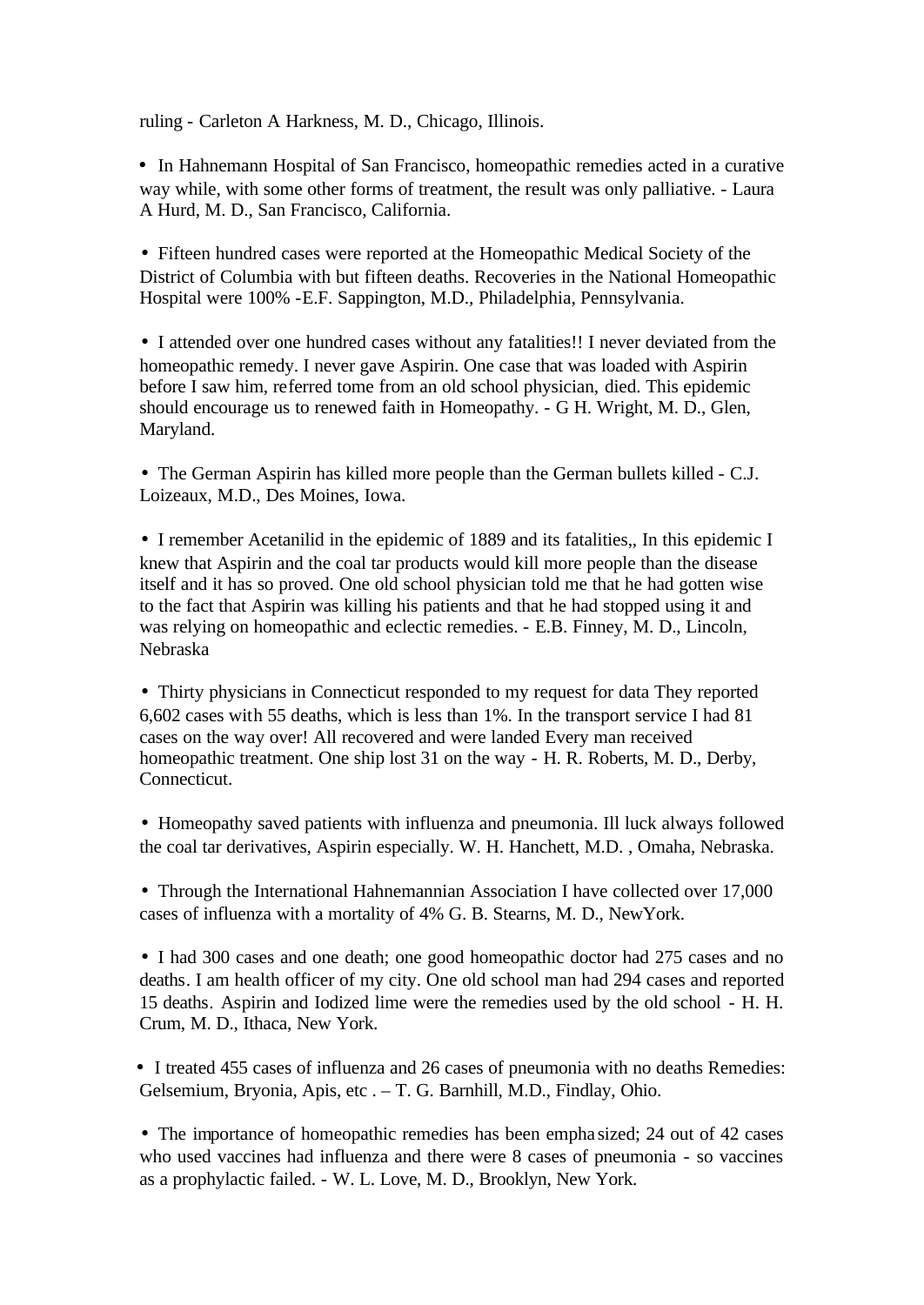Eleven men reported 3,600 cases with 6 deaths My records show 750 cases with one death. Gelsemium, Bryonia and Eupatorium were the remedies chiefly - F.A. Swartwout, M D.,Washington, D.C.

The more Aspirin, Codeine, Dobell's solution and other extra homeopathic remedies used, the slower the recovery - James W. Ward, M. D. ,San Francisco, California.

The mortality rate in a camp for pneumonia was 25 8% The lieutenant in charge was persuaded to discontinue Aspirin, Digitalis, and Quinine and the mortality dropped speedily to 15% with no medicine whatever. This was in one ward. Whereupon it was ordered in other wards and the mortality dropped to 15% with no medicine - W. A Pearson, M. D., Philadelphia, Penn.

I treated 618 cases and had 5 deaths! Three of these had had allopathic treatment. - R. S. Paris, M.D. ,Richmond, Virginia.

One physician in a Pittsburgh hospital asked a nurse if she knew anything better than what he was doing, because he was losing many cases "Yes, Doctor, stop Aspirin and go down to a homeopathic pharmacy, and get homeopathic remedies!" The Doctor replied, "But that is Homeopathy" "I know it, but the homeopathic doctors for whom I have nursed have not lost a single case." - W. F. Edmundson, M. D ., Pittsburgh, Penn.

It is a rare thing for pneumonia to develop if a good homeopathic physician is called during the first 24 hours of an attack of influenza. An appalling death rate comes from the baneful results of large doses of Aspirin, salicylates and opium preparations! - A! H. Grimmer, M.D., Chicago, Illinois.

Murphy, of Lansing, Michigan, treated 325 cases of influenza in a camp where the mortality had been 20%, while the mortality under his homeopathic treatment was less than 3%. - W.H. Wilson, M. D., Chicago, Illinois.

I have treated 1,000 cases of influenza. I have records to show my work I have no losses. Please give all credit to Homeopathy and none to the Scotch-Irish- American. - T, A McCann, M.D., Dayton, Ohio.

In the month of October, 1918, I treated, in round numbers, 200 cases of influenza without a death. - W. Andrews, M. D., Mannington, West Virginia.

Dr. M. I Bogey of Portsmouth, N. H., treated 331 cases of influenza with 2 deaths. Dr G. G. Bascom of Lake Wilson, Minn.300 cases with no deaths - E. C. Price, M. D., Baltimore, Maryland.

The word Homeopathy stands for so much that is good and true and useful in the medicinal therapy of the year of our Lord 1919 - 0, S., Haines, M. D., Philadelphia, Pennsylvania.

I have treated 26l cases of influenza , No deaths - A B. Hawes, M. D., Bridgewater,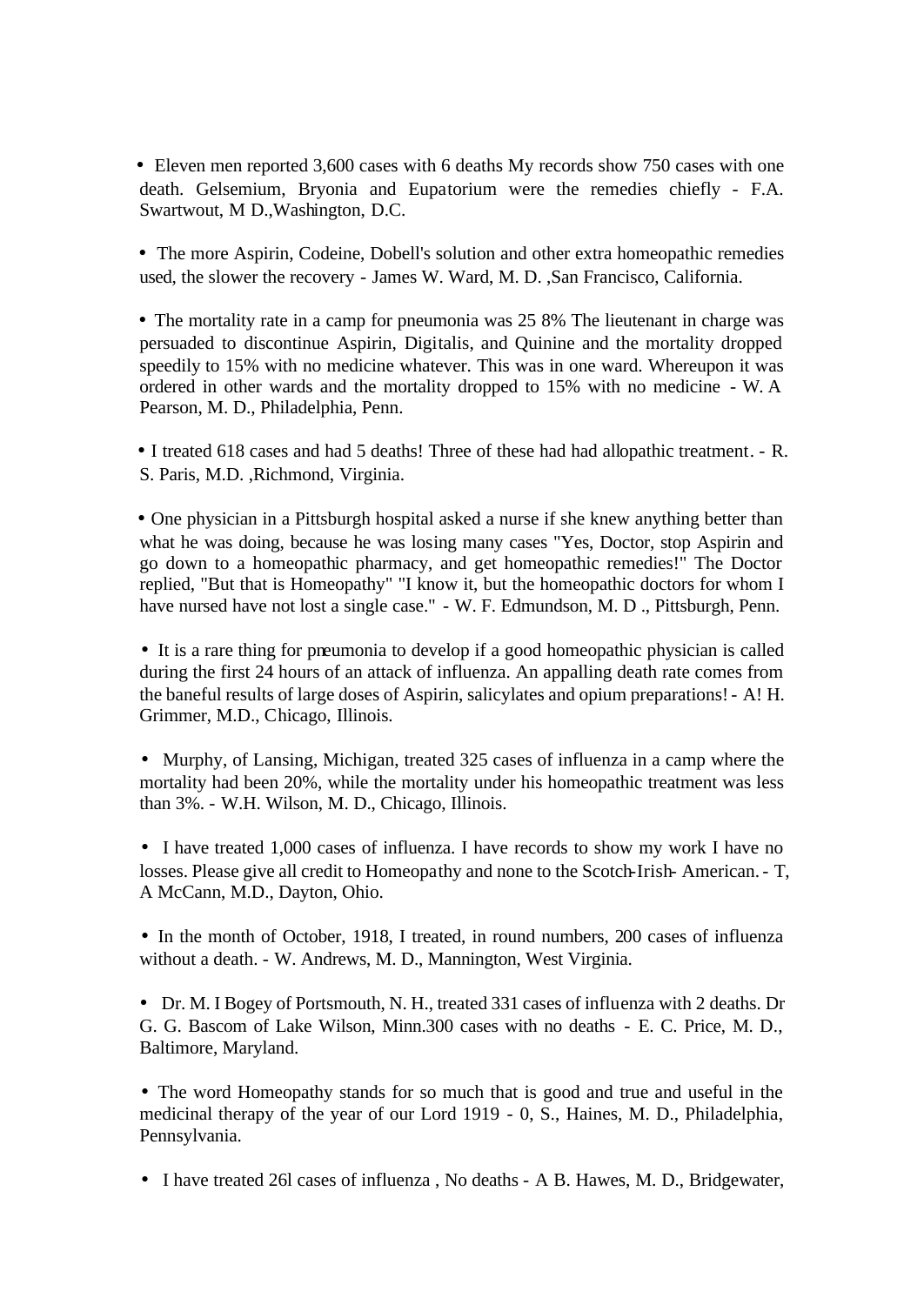South Dakota.

In one month treated 65 cases in influenza with one death and that in a tubercular case. - F. C. Thornhill, M. D., Alma, Michigan.

One of the principal druggists of Montreal told Dr. T. A. McCann that they had lost 900 patients from influenza Being asked what drug they used most he replied that Aspirin was used more than all other drugs combined. The directions were to take a 5 grain tablet every three hours, but more took ten grains every three hours Comment is unnecessary Seventy-six cases developed in the Children's Home without any complicating pneumonia death Most of the cases were Bryonia and Gelsemium, which seemed to be successful in carrying them through to complete recovery - J.G. Dillon, M. D., Fargo, North Dakota.

It has been my experience that Gelsemium was most always the first remedy and served the purpose well in early conditions - Hooker, M. D., Hartford, Connecticut.

I had a package handed to me containing 1,000 Aspirin tablets, which was 994 too many I think I gave about a half dozen I could find no place for it. My remedies were few, I almost invariably gave Gelsemium and Bryonia. I hardly ever lost a case if I got there first, unless the patient had been sent to a drug store and bought Aspirin, in which event I was likely to have a case of pneumonia on my hands - J. P. Huff, M.D., Olive Branch, Kentucky.

Aspirin and the other coal tar products are condemned as causing great numbers of unnecessary deaths. The omnipresent Aspirin is the most pernicious drug of all. It beguiles by its quick action of relief of pain, a relief which is but meretricious In several cases Aspirin weakened the heart, depressed the vital forces, increased the mortality in mild cases and made convalescence slower In all cases it made the symptoms worse and renders immeasurably more difficult the selection of the curative remedy Apparently Aspirin bears no curative relation to any disease and it ought to be prohibited - Guy Beckly Stearns, M. D., NewYork City, NewYork.

One thousand eclectic physicians were asked to name the remedies most useful in influenza and in pneumonia. Over 75% named Aconite and Bryonia in pneumonia - Loyd Brothers, Cincinnati, Ohio.

Experimental research conducted in the Hygienic Laboratory Washington, D. C., failed to show any evidence in favor of vaccine in pneumonia. Imagine such a confession relative to our own well-tried remedies, Gelsemium, Rhus Tox, Eupatorium, etc., whose indications are fixed, definite, unchangeable and permanent - Homeopathic Recorder, October, 1920.

In the Public Health service in New Mexico among the Mexican population chiefly Veratrum viride, Gelsemium and Bryonia were introduced and excellent results followed their use in influenza No cases died under homeopathic medication - C. E. Fisher, M. D., Chicago, Illinois.

The reason why children fared better than adults in the influenza eoidemic were, first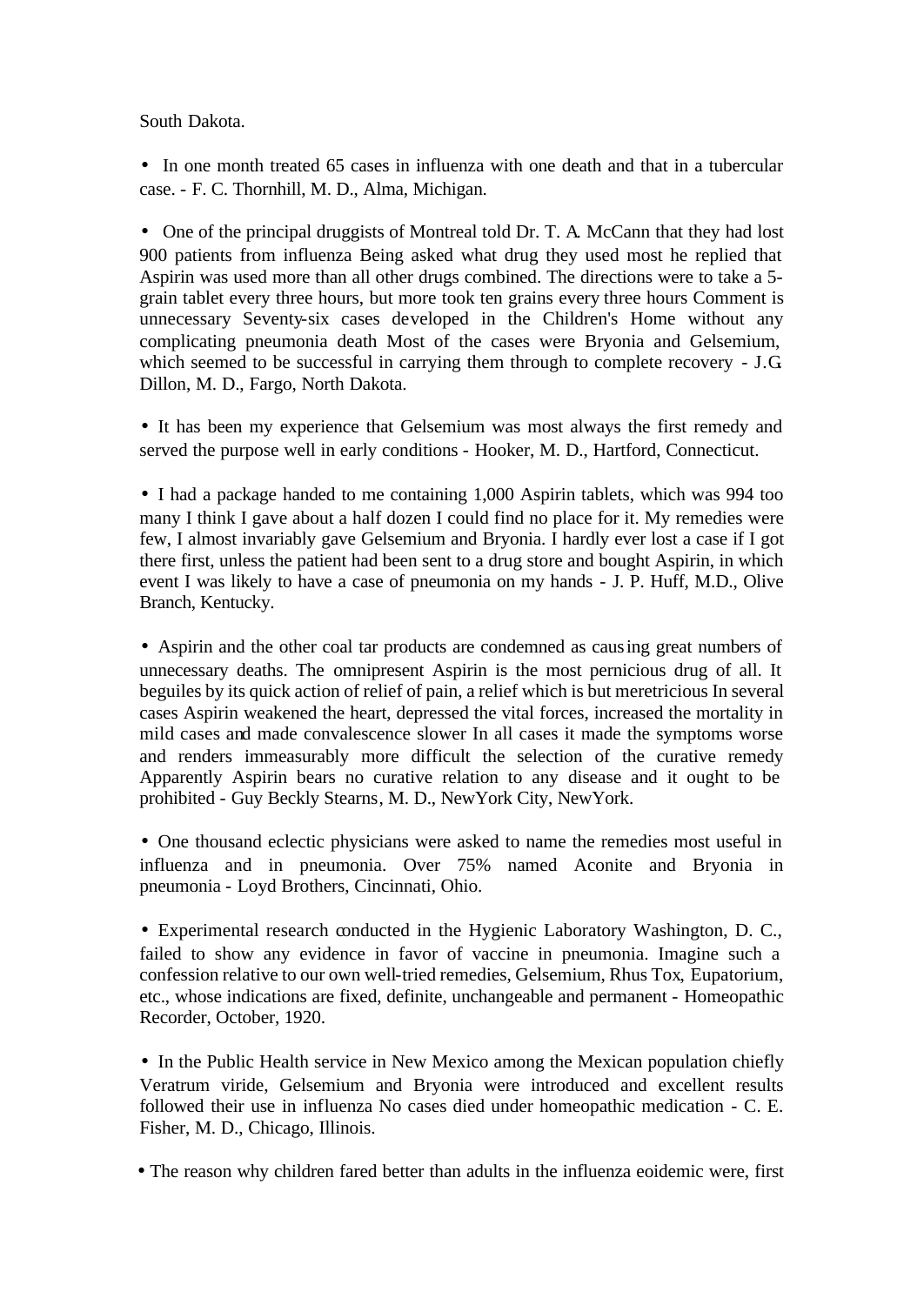they were seen earlier by thephysician; second, they were not drugged with "sure cures;" third, they were not filled up with Aspirin; fourth, they were put to bed; and fifth, they were given the proper remedy and had a fine chance - J. P. Cobb, M. D., Chicago.

All of the people under my care who died of influenza had of their own accord taken Aspirin before I saw them, — W. P. Best, M., D., Indianapolis, Indiana. There may be some hearts that can withstand Aspirin; there maybe some hearts that can withstand influenza; but there are no hearts that can withstand both Aspirin and influenza. - Dr Taylor, Philadelphia, Pennsylvania.

Gelsemium does not depress the heart and is superior to Aspitin and other coal tat derivatives in all particulars for La Grippe. J. A, Munk, M. D., Los Angeles, California.

Many patients had been advised to take Aspirin as prophylactic against influenza and influenza pneumonia One lady had taken 240 grains in 48 hours She was sent to the hospital diagnosed as scarlet fever because of the red spots on her body Many cases who came to the hospital (Haynes Memorial) were filled up with Aspirin, Codeine, Morphine and Digitalis Men in government work praised our hospital for its homeopathic treatment in influenza,, They do not all agree, however, but they have a feeling in Boston that we have a wonderful treatment for influenza,, - Samuel Clement, M. D. U, Boston, Massachusetts.

During the "flu" period almost every victim got his Aspirin Almost everybody believed in it because it relieved his distress and "couldn't do him any harm" The result was that thousands died who might have lived had they been willing to bear dis comfort for a little while They died like flies around a plate of poison although "science" did all that could be done to "save" them - F. Stevens, D, St Louis, Missouri.

We treated over 300 cases of influenza among the members of the Student Army Training Corps with no deaths Gelsemium, Bryonia and Fertum phosphoricum were the leading remedies. Only in those cases having had Aspirin was convalescence delayed and pneumonia produced - B. Stouffer, D., Ann Arbor, Michigan.

In some 150 cases treated in the first "Flu" epidemic Gelsemium and Bryonia were the chief remedies Very few had pneumonia, none that I treated from the beginning! Only one died under my care, a man of sixty, having had asthma and brought into our Minnesota climate in the midst of a severe winter, a truly septic pneumonia. – Wm. E. Leonard, M. D., Minneapolis, Minnesota.

I treated approximately 50 cases of influenza, had two pneumonias, one in a pregnant woman. All recovered Remedies Gelsemium, Bryonia and Rhus, chiefly - Wm Boericke, M. D., San Francisco, California.

I treated over 100 cases of influenza and pneumonia, lost two cases, one who had taken Aspirin for a week when pneumonia developed before I was called; the other a very malignant case with very high temperature from the onset Remedies: Gelsemium, Eupatorium, Bryonia, etc. - C. P. Bryant, M. D., Seattle, Washington.